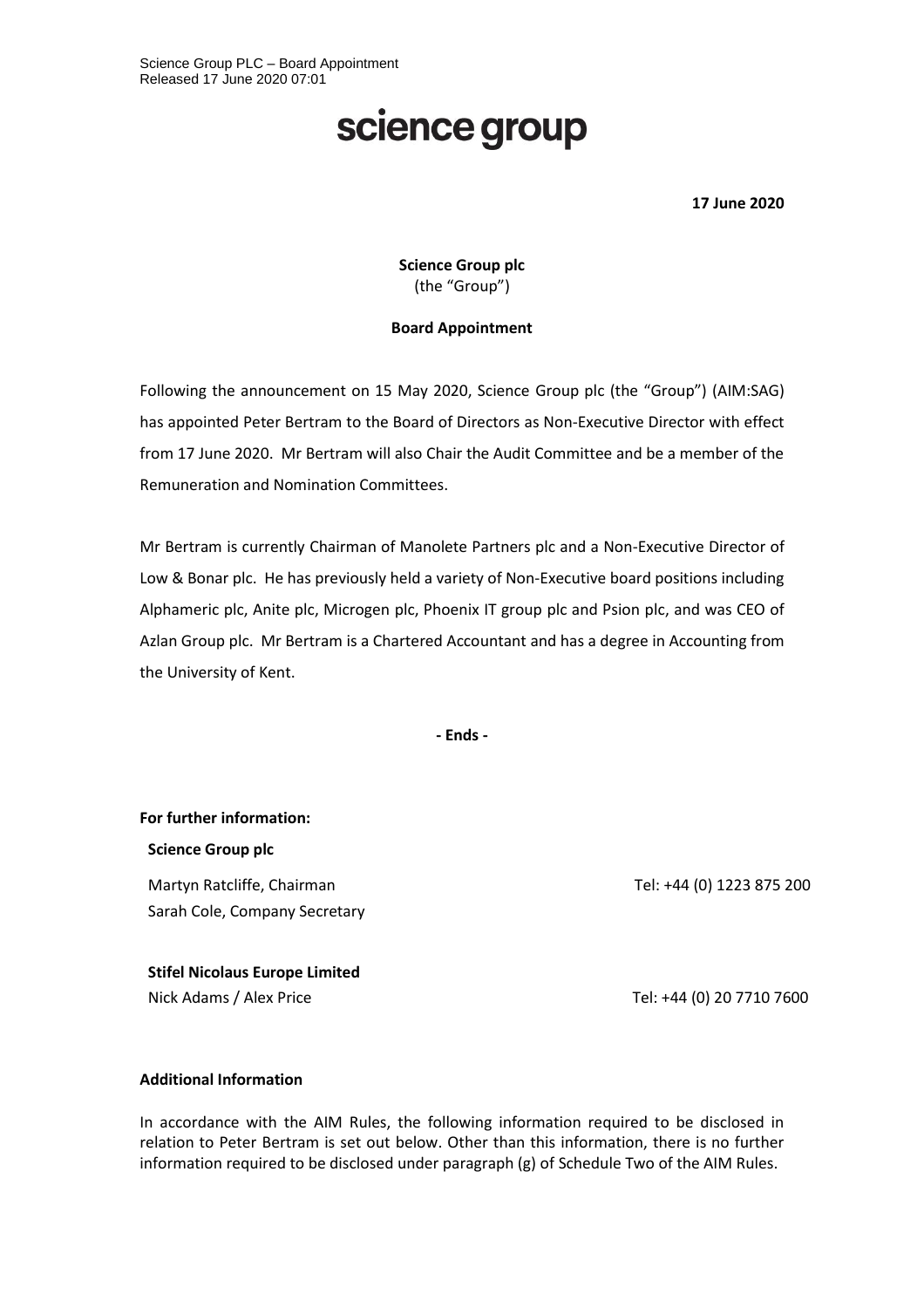# science group